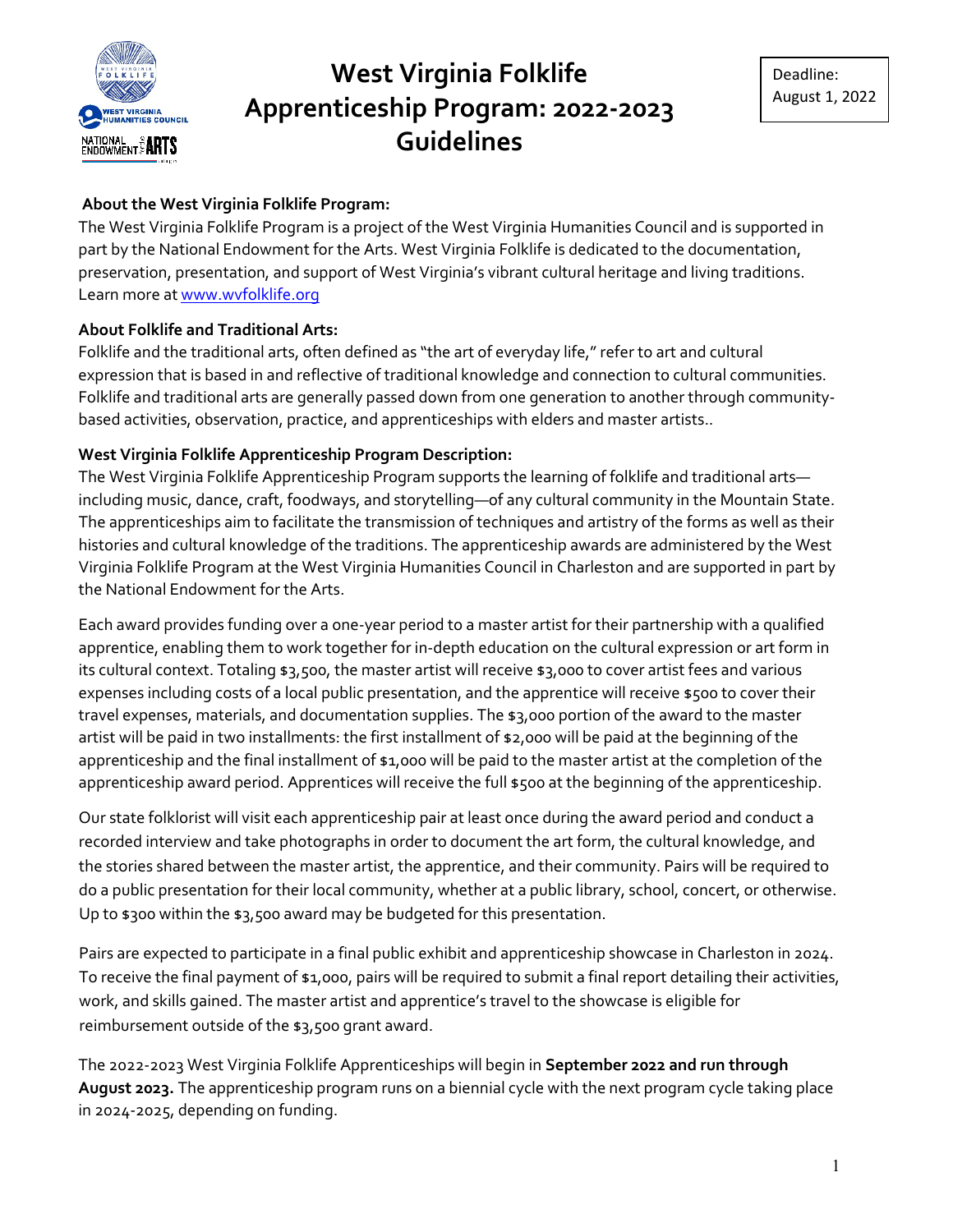

## **West Virginia Folklife Apprenticeship Eligibility:**

The West Virginia Folklife Program welcomes applications for apprenticeships in all forms of living traditional arts and expressive culture in the Mountain State. The cultural expression or art form must be a part of the current life of residents of West Virginia. The master artist and apprentice must apply together and should be familiar with each other's work and skill level. It is preferred, though not required, that master artists and apprentices belong to the same cultural community, meaning that they share common cultural experiences and traditional creative expressions such as being members of the same family, immigrant community, social scene, or religious group, to name a few examples. Applications from marginalized groups in the state or traditions having few remaining practitioners who carry on the cultural knowledge are especially encouraged. Please see <https://wvfolklife.org/category/apprenticeships/> to read about previously awarded apprenticeship pairs and their projects.

### **The program does not fund the following activities:**

- Staged productions, reenactments, or representations of historical folk arts
- Reproductions of historic objects no longer in use
- Ongoing classes where a master artist instructs in a classroom or classroom-like environment
- Production of crafts and other forms that are not part of the living heritage of West Virginia communities

#### **A master artist must:**

- Demonstrate excellence within their artistic tradition.
- Be established and recognized (formally or informally) by their community as a master for their skill, knowledge, and cultural practice. *Tip: One way to demonstrate this recognition is by submitting letters of support with your application.*
- Be a resident of West Virginia for at least one year prior to the application deadline. In some instances, such as in the case of cultural communities that exist across state lines, an apprenticeship with a master artist living outside the state may be considered but a compelling reason must be established in the apprenticeship application. If your application requires such circumstances, please contact Jennie Williams at [williams@wvhumanities.org](mailto:williams@wvhumanities.org) or 304-346-8500 prior to applying.

#### **An apprentice must:**

- Demonstrate engagement and basic competency in the art form or cultural expression (or a closely related form) prior to the apprenticeship.
- Be at least 18 years of age; minors must include written permission from a parent or guardian with their application.
- Demonstrate a commitment to learning and maintaining the nuances of the tradition.
- Demonstrate a commitment to sustaining the art form or cultural expression in West Virginia, beyond the apprenticeship period. *Tip: The most compelling applications often come from master artists and apprentices who have already spent time working together.*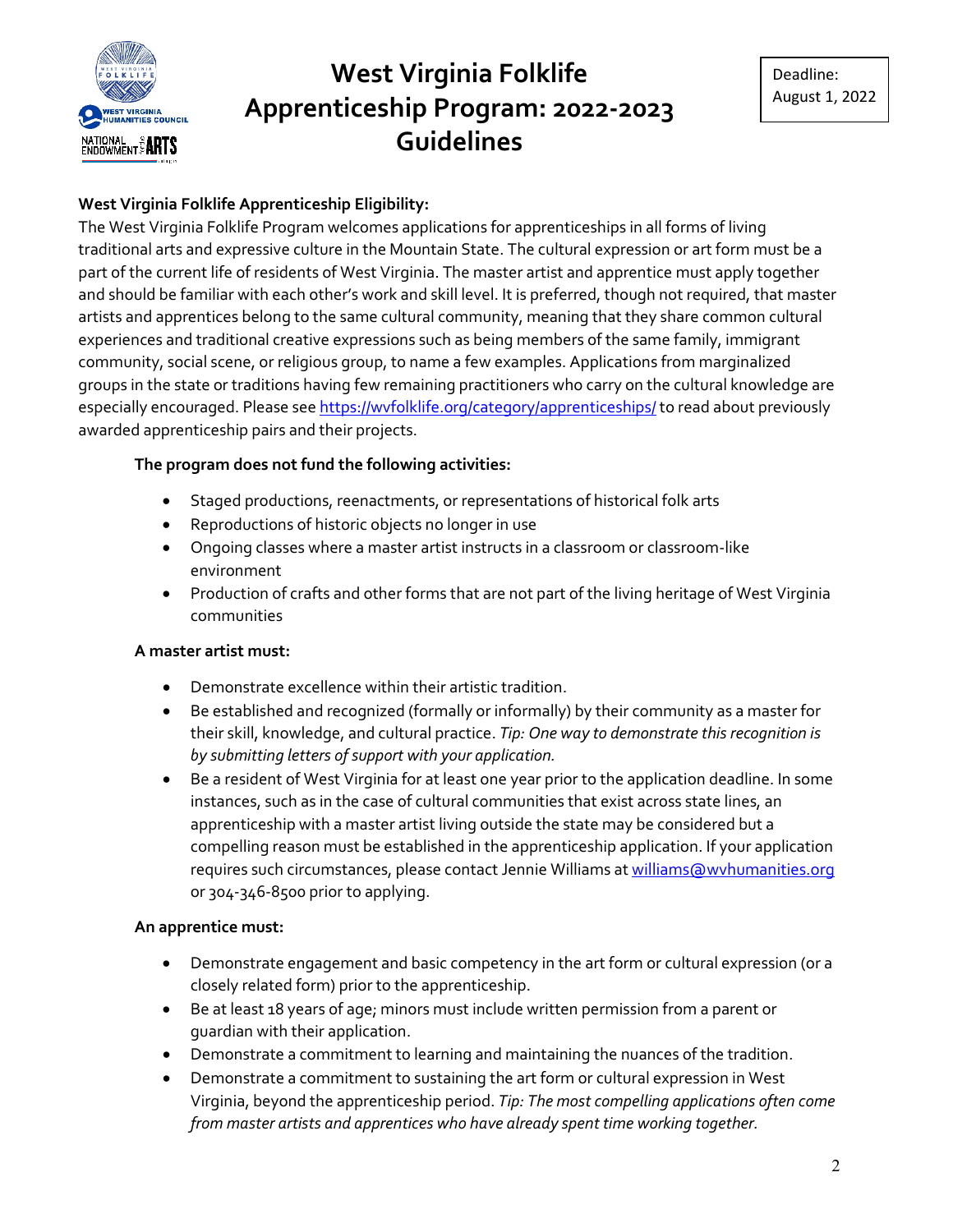

#### **Application Instructions:**

Before completing the application, the master artist and apprentice should discuss their ideas for the apprenticeship and establish a clear understanding of the skills addressed, terms, and work plan for the apprenticeship, as well as the value of the work. The application form may help guide your discussion.

The master artist and apprentice must complete the attached application form and submit it together. Part A is to be completed by the master artist, Part B is to be completed by the apprentice, and Parts C, D, and E are to be completed by both.

Please answer all questions as thoroughly as possible, using additional pages as needed. Applications should be typed or written in clearly legible print and submitted as a Word document or PDF.

#### **Required Application Materials:**

- Part A: Master artist application
- Part B: Apprentice application
- Part C: A detailed apprenticeship work plan
- Part D: Proposed apprenticeship budget
- Part E: Work samples of both master artist and apprentice
- Part F (Optional): Letters of support written by those who can speak to the expertise and the cultural knowledge of the master artist.
- Part G: Required signatures

#### **Incomplete applications may result in rejection of the application**.

#### **Application Assistance and Draft Review:**

The West Virginia Folklife Program can provide assistance in completing the application, offer feedback on a completed application draft, and answer questions. Contact Jennie Williams a[t williams@wvhumanities.org](mailto:williams@wvhumanities.org) or call (304)346-8500.

**Electronic submission is highly encouraged. Applications must be in a Word document or PDF and submitted electronically by August 1, 2022 to [williams@wvhumanities.org.](mailto:williams@wvhumanities.org) If you are unable to submit your application electronically, it must be postmarked by August 1, 2022, to:**

> **Attn: WV Folklife Apprenticeship Program West Virginia Humanities Council 1310 Kanawha Blvd. E Charleston, WV 25301**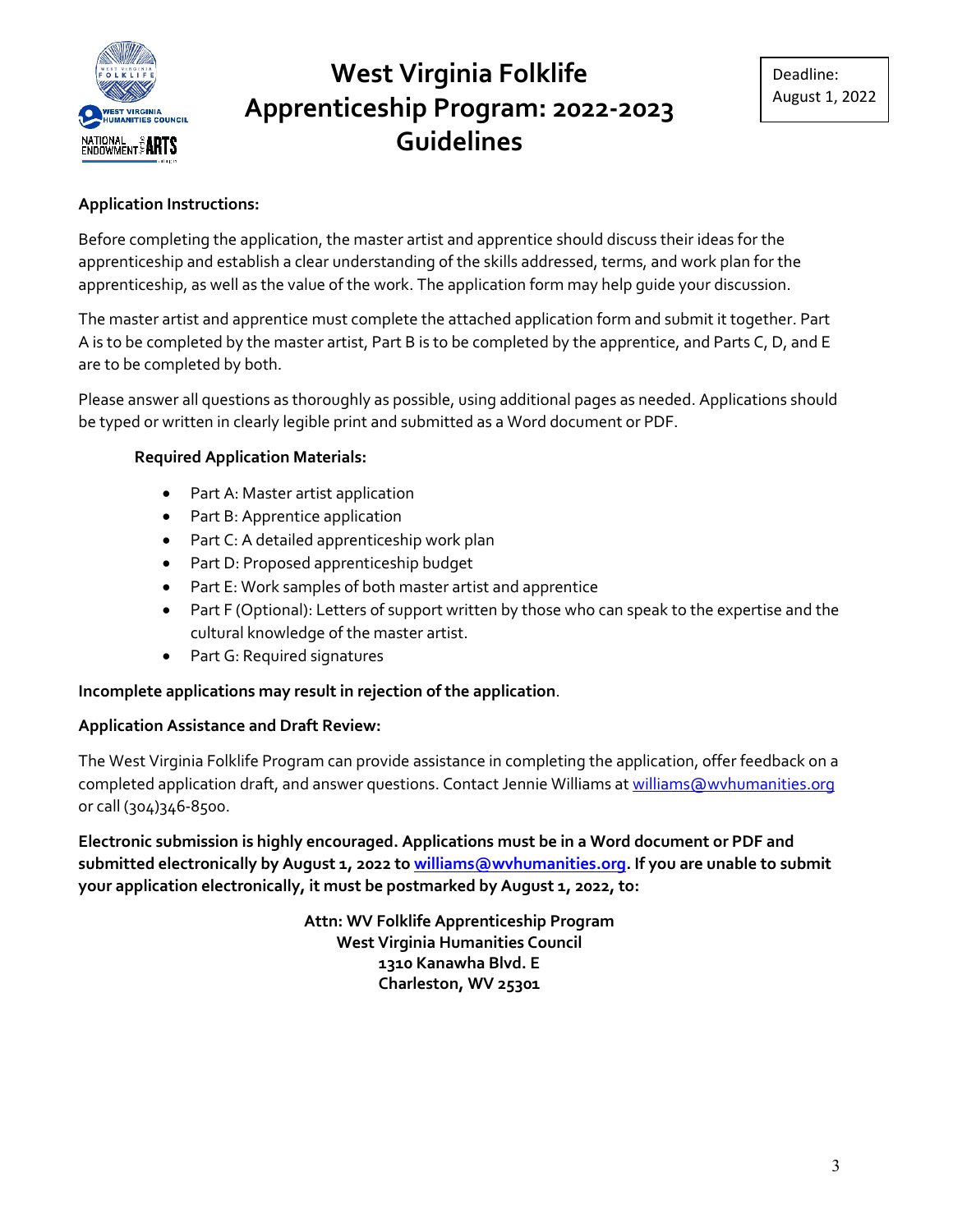

### **Work Sample Guidelines:**

- Both master artist and apprentice each must submit up to 10 work samples (images, video, and/or audio) of the most recent date and highest quality available for evaluation by the review panel. **Work should have been completed within the past 5 years.**
- Information about each work sample must follow the format described below.\* Clearly label whether the sample is from the master artist or apprentice.
- Applicants are highly encouraged to submit work samples electronically—either as an email attachment, link to a site such as YouTube or a personal website, or a link to a file sharing site such as DropBox or Google Drive. Support materials will be returned only upon request.

#### **\*Work Sample Labeling Instructions:**

- Master/Apprentice (indicate which artist is represented)
- Media format: online links, MP3, CD/DVD track number, etc.
	- **For a video or audio sample, please include the length of work(s) and where panel** should start reviewing
- Year/date that the work was created
- Title and description about the work, including artist's role in development of work, location(s) recorded, artistic style, form, content, and/or process. Please include any contextual information that will help the review panel understand the work samples.

#### **Work Sample Specifications:**

- **For audio and video samples:** Individual samples should not exceed 10 minutes (if clip exceeds 10 minutes, indicate which portion  $\leq$  10 minutes the panel should review).
- **For image work samples:** Please submit no more than 10 images per artist.

#### **Review Criteria:**

The West Virginia Folklife Apprenticeship panel will review each application based on the following criteria:

- **Traditional nature of the proposed art or skill**—defined as an art form or cultural expression based in and reflective of traditional knowledge and connection to cultural communities (20 points)
- **Master Artist**—connection to cultural community, training, technical ability, knowledge of the art form, and commitment to the apprenticeship (20 points)
- **Apprentice**—connection to cultural community, basic competency in art form, commitment to the apprenticeship and to sustaining the art form or tradition (20 points)
- **Potential impact** of the apprenticeship on the preservation and development of the art form or tradition within the cultural community (20 points)
- **Quality and feasibility of the work plan** including proposed goals, learning approach, appropriate budget and schedule (20 points)